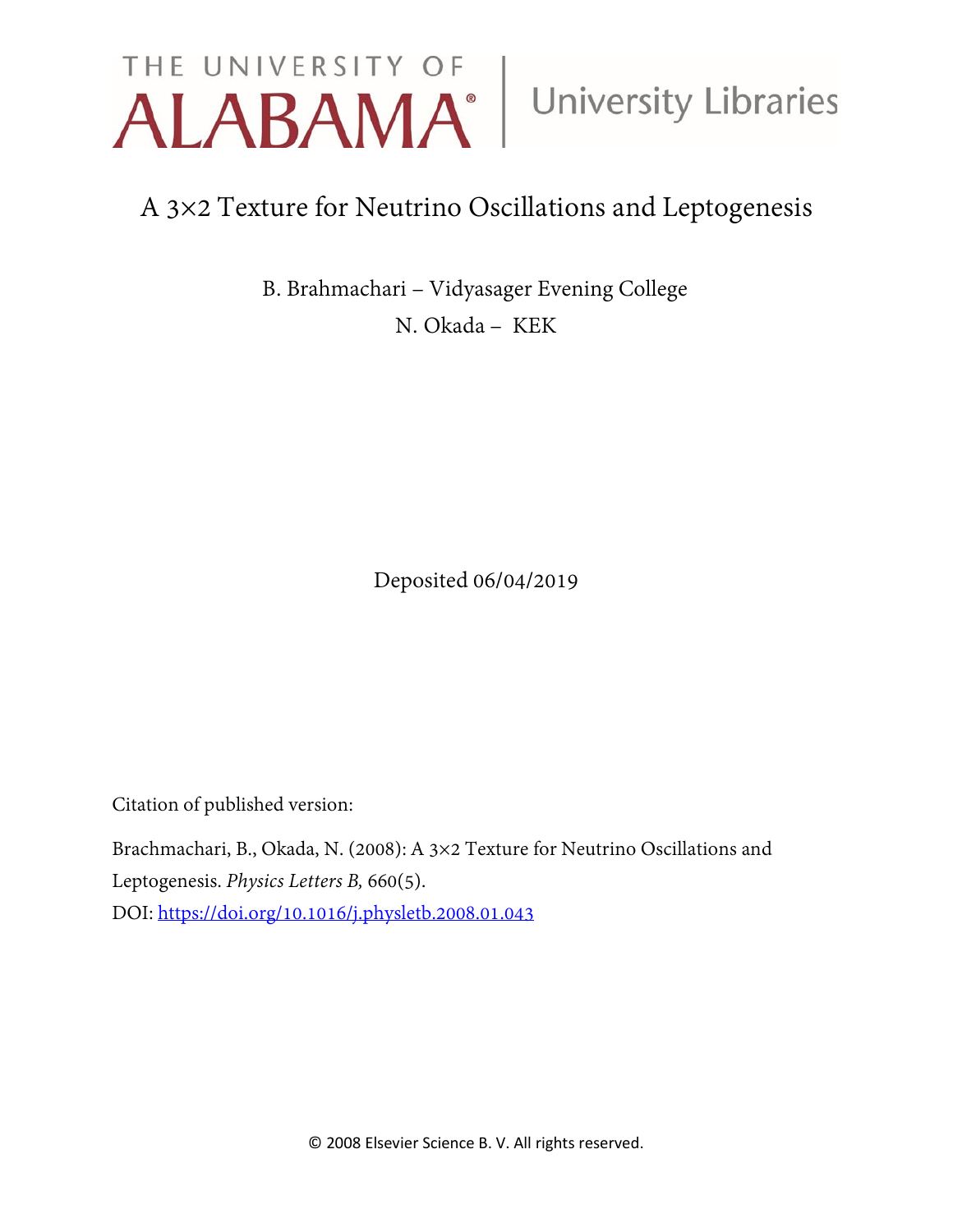

Available online at www.sciencedirect.com



Physics Letters B 660 (2008) 508–514

[www.elsevier.com/locate/physletb](http://www.elsevier.com/locate/physletb)

### $A$  3  $\times$  2 texture for neutrino oscillations and leptogenesis

Biswajoy Brahmachari<sup>a,∗</sup>, Nobuchika Okada<sup>b</sup>

<sup>a</sup> *Department of Physics, Vidyasagar Evening College, 39, Sankar Ghosh Lane, Kolkata 700006, India* <sup>b</sup> *Theory Division, KEK, Tsukuba, Ibaraki 305-0801, Japan*

Received 6 February 2007; received in revised form 18 January 2008; accepted 29 January 2008

Available online 31 January 2008

Editor: T. Yanagida

#### **Abstract**

In an economical system with only two heavy right-handed neutrinos, we postulate a new texture for  $3 \times 2$  Dirac mass matrix  $m<sub>D</sub>$ . This model implies one massless light neutrino and thus displays only two patterns of mass spectrum for light neutrinos, namely hierarchical or inverse-

hierarchical. Both the cases can correctly reproduce all the current neutrino oscillation data with a unique prediction  $m_{v_e v_e}$  = hierarchical. Both the cases can correctly reproduce all the current neutrino oscillation data with a unique prediction  $m_{v_e v_e} = \frac{\sqrt{\Delta m_{\text{solar}}^2}}{3}$  and

 $\sqrt{\Delta m_{\text{atm}}^2}$  for the hierarchical and the inverse-hierarchical cases, respectively, which can be tested in next generation neutrino-less double beta decay experiments. Introducing a single physical CP phase in  $m<sub>D</sub>$ , we examine baryon asymmetry through leptogenesis. Interestingly, through the CP phase there are correlations between the amount of baryon asymmetry and neutrino oscillation parameters. We find that for a fixed CP phase, the hierarchical case also succeeds in generating the observed baryon asymmetry in our universe, plus a non-vanishing  $U_{e3}$  which is accessible in future baseline neutrino oscillation experiments.

© 2008 Published by Elsevier B.V. Open access under [CC BY license.](http://creativecommons.org/licenses/by/3.0/)

#### **1. Introduction**

The origin of the observed baryon asymmetry in our universe, ratio of number of baryons to photons [\[1\]](#page-7-0)

$$
\eta_B = \frac{n_B - n_{\bar{B}}}{n_\gamma} = 6.1 \pm 0.2 \times 10^{-10},\tag{1}
$$

is one of the major problems in cosmology. This number has been deduced from two independent observations. (1) From the existing abundance of light elements formed after big bang [\[2\].](#page-7-0) (2) Precision measurements of cosmic microwave background [\[1\].](#page-7-0)

Leptogenesis [\[3,4\]](#page-7-0) may explain this observed asymmetry between matter and antimatter content of the universe. In explaining this asymmetry one first creates a tiny lepton asymmetry in the early universe. This lepton asymmetry is recycled into observed baryon asymmetry above the electroweak

Corresponding author.

*E-mail addresses:* [biswajoy@sssc.in](mailto:biswajoy@sssc.in) (B. Brahmachari), [okadan@post.kek.jp](mailto:okadan@post.kek.jp) (N. Okada).

scale via sphaleron interactions [\[5\].](#page-7-0) This is possible since sphaleron interactions remain in thermal equilibrium above the electroweak scale, they violate  $B + L$ , and since they conserve  $B - L$ .

It is widely believed that the lepton asymmetry is formed by out-of-equilibrium, lepton number violating, CP violating decay of heavy right-handed neutrinos. Existence of heavy righthanded neutrinos also gives a natural framework for explaining smallness of neutrino mass via see-saw [\[6\]](#page-7-0) mechanism. If there are no symmetry structures in the theory to make the right-handed neutrinos stable, they must decay. They have nonvanishing Yukawa couplings with Higgs scalars and left-handed doublets, complex in general, for them to do so. Therefore we study lepton asymmetry generated by the CP violating decays of heavy right-handed neutrinos (with Majorana mass) at the early stage of our universe. Since leptogenesis involves no new interactions apart from those required for see-saw mechanism to succeed, we may expect that the physics of neutrino oscillations would clarify some deep mystery of cosmology such as the observed asymmetry between matter and antimatter with which it is linked.

<sup>0370-2693 © 2008</sup> Published by Elsevier B.V. Open access under [CC BY license.](http://creativecommons.org/licenses/by/3.0/) [doi:10.1016/j.physletb.2008.01.043](http://dx.doi.org/10.1016/j.physletb.2008.01.043)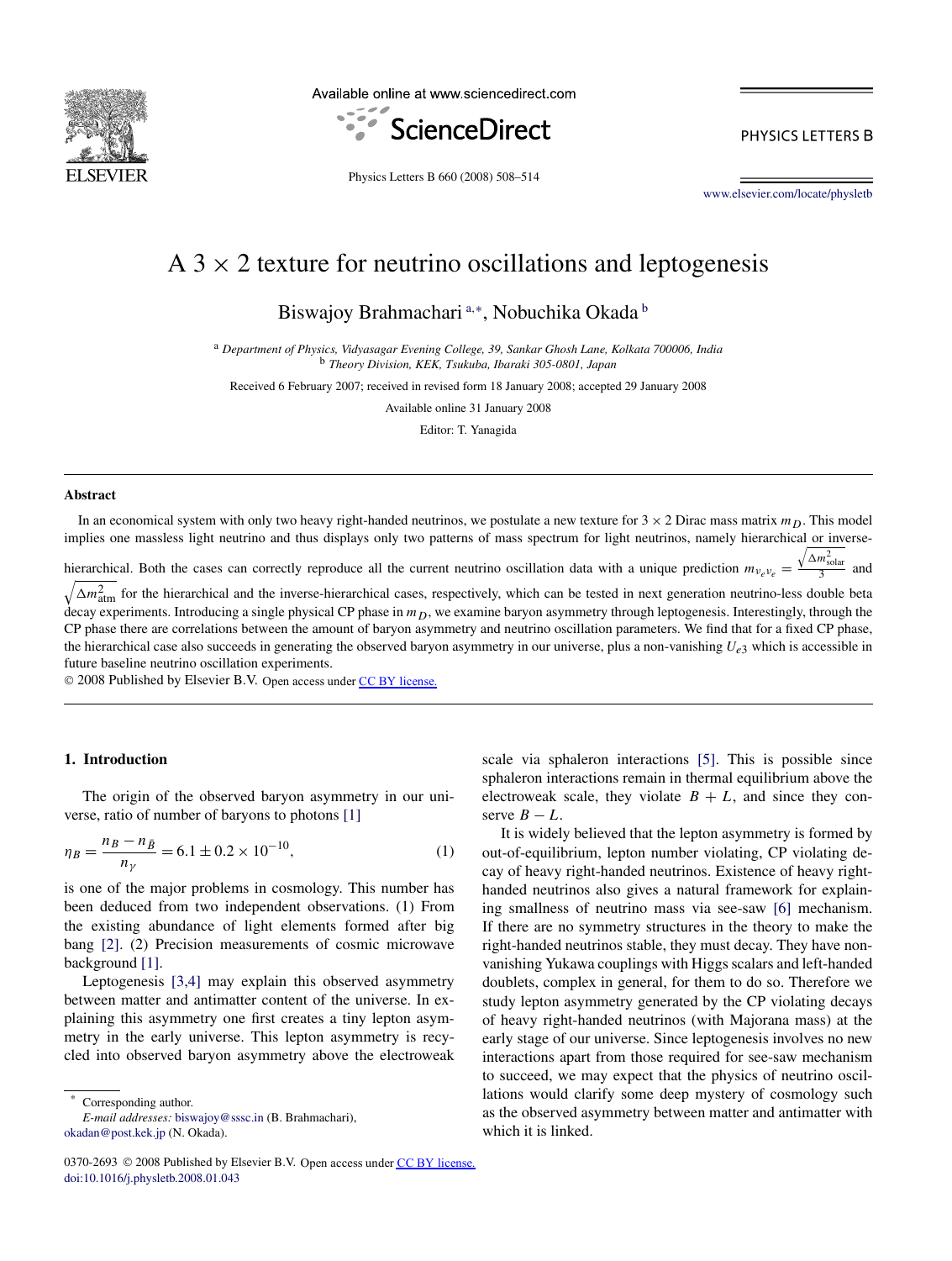<span id="page-2-0"></span>We know from pioneering works of Sakharov [\[7\]](#page-7-0) that CP violation is an essential ingredient for theories of matter– antimatter asymmetry. If there is just one right-handed neutrino, the Dirac mass matrix is  $(3 \times 1)$ -dimensional. Lepton fields can absorb all complex phases and there is no source of CP violation. Therefore one fails to have leptogenesis with just one right-handed neutrino. If there are two right-handed neutrinos  $\{N_1, N_2\}$ , the Dirac mass matrix is  $(3 \times 2)$ -dimensional. Let us choose a basis where the charged lepton mass matrix as well as the heavy right-handed neutrino mass matrix are diagonal. In this case we cannot absorb all six complex phases in the Dirac matrix plus two complex phases in the Majorana matrix by redefining five lepton fields  $\{l_e, l_\mu, l_\tau, N_1, N_2\}$ . After re-phasing, we have three physical CP phases in the  $3 \times 2$  Dirac mass matrix. Therefore at the minimum, two right-handed neutrinos [\[8\]](#page-7-0) are enough to bring in a CP violating decay and successful leptogenesis.

Neutrino oscillations show that neutrinos have non-zero mass and that there are off-diagonal entries in the mass matrix written in flavor basis. Solar and atmospheric neutrino oscillation experiments have explored neutrino masses and mixing patterns. Current best fit values are [\[9–11\],](#page-7-0)

$$
7.2 \times 10^{-5} < \Delta m_{12}^2 < 9.2 \times 10^{-5} \text{ eV}^2,
$$
  
\n
$$
1.4 \times 10^{-3} < \Delta m_{23}^2 < 3.3 \times 10^{-3} \text{ eV}^2,
$$
  
\n
$$
0.25 < \sin^2 \theta_{12} < 0.39,
$$
  
\n
$$
\sin^2 2\theta_{23} > 0.9,
$$
  
\n
$$
|U_{e3}| < 0.22.
$$
 (2)

Any model of leptogenesis is required to reproduce these masses and mixing angles. It is indeed interesting to see that, via see-saw mechanism, existing neutrino data can give desired mass spectrum of heavy right-handed neutrinos plus right magnitudes of primordial lepton asymmetry. There are many studies of this kind where there are three heavy right-handed neutrinos and generated lepton asymmetry depends on the form of the Yukawa texture [\[16\].](#page-7-0) In this Letter, we examine the system with only two right-handed neutrinos. As discussed above, this system is the minimum one to bring physical CP phases in the lepton sector. Number of free parameters in the neutrino sector is much reduced compared to the usual three right-handed neutrino case. However the system still contains an enough number of free parameters to reproduce the current neutrino oscillation data. We introduce a texture for  $3 \times 2$  Dirac neutrino mass matrix by which the number of free parameters is further reduced. With a small number of free parameters, we investigate neutrino oscillation parameters and the amount of baryon asymmetry through leptogenesis. We will see correlations between them through a CP phase.

This Letter is organized as follows. In Section 2, we introduce  $3 \times 2$  Dirac mass matrix and a texture for it. We begin with the CP invariant case and apply a simple ansatz to the light neutrino mass matrix so as to reproduce the current best fit values for the neutrino oscillation parameters. In Section [3,](#page-3-0) we introduce a single CP phase and examine baryon asymmetry generated through leptogenesis and neutrino oscillations. With four input parameters (two light and two heavy neutrino mass eigenvalues), all neutrino oscillation parameters as well as the baryon asymmetry through leptogenesis are shown as a function of only the CP phase. Also, the averaged neutrino mass relevant to neutrino-less double beta decay experiments and the Jarlskog invariant characterizing CP violation in the lepton sector are presented as a function of the CP phase. We see correlations among these outputs, and presents some predictions for a fixed CP phase. Section [4](#page-6-0) is devoted to conclusions.

#### **2. Texture and a simple ansatz in CP invariant case**

Without loss generality, we begin with a reference basis in which the charged lepton mass matrix  $m_l$ , Dirac mass matrix  $m_D$  and the right-handed Majorana mass matrix  $M_R$  are written as

$$
m_l = \begin{pmatrix} m_e & 0 & 0 \\ 0 & m_\mu & 0 \\ 0 & 0 & m_\tau \end{pmatrix},
$$
  
\n
$$
m_D = \begin{pmatrix} c_1 e^{i\delta_1} & c_2 e^{i\delta_2} & c_3 e^{i\delta_3} \\ c_4 & c_5 & c_6 \end{pmatrix},
$$
  
\n
$$
M_R = \begin{pmatrix} M_1 & 0 \\ 0 & M_2 \end{pmatrix},
$$
\n(3)

where all parameters are real and  $0 < M_1 < M_2$ . We have three physical CP phases in  $m<sub>D</sub>$  by re-phasing. There is no triplet Higgs in the model, so left-handed neutrinos do not have a Majorana mass at the beginning.

After see-saw mechanism, the light neutrino mass matrix becomes

$$
m_{\nu} = m_D^T M_R^{-1} m_D. \tag{4}
$$

Note that the system with  $3 \times 2$  Dirac mass matrix leads to

$$
Det(m_v) = 0.
$$
 (5)

Therefore, at least, one mass eigenvalue of light neutrinos is zero. Concerning the current best fit values of neutrino oscillation data, we can conclude that only two patterns of diagonalized mass matrix for light neutrinos are possible. One is the so-called hierarchical case,

$$
D_v = \text{diag}(m_1 = 0, m_2, m_3),\tag{6}
$$

with  $m_2 = \sqrt{\Delta m_{12}^2}$  and  $m_3 = \sqrt{\Delta m_{12}^2 + \Delta m_{23}^2}$ . The other is the so-called inverse-hierarchical case,

$$
D_{\nu} = \text{diag}(m_1, m_2, m_3 = 0),\tag{7}
$$

with  $m_1 = \sqrt{-\Delta m_{12}^2 + \Delta m_{23}^2}$  and  $m_2 = \sqrt{\Delta m_{23}^2}$ .

Now we introduce a texture for the Dirac mass matrix as  $c_1 = 0$  and  $\delta_2 = 0$ , and  $m_D$  becomes a more simple form,

$$
m_D = \begin{pmatrix} 0 & c_2 & c_3 e^{-i\phi} \\ c_4 & c_5 & c_6 \end{pmatrix},
$$
 (8)

with a single CP phase  $\phi$ . The texture reduces the number of free parameters into six and allows us to analyze the correlations between the amount of baryon asymmetry and neutrino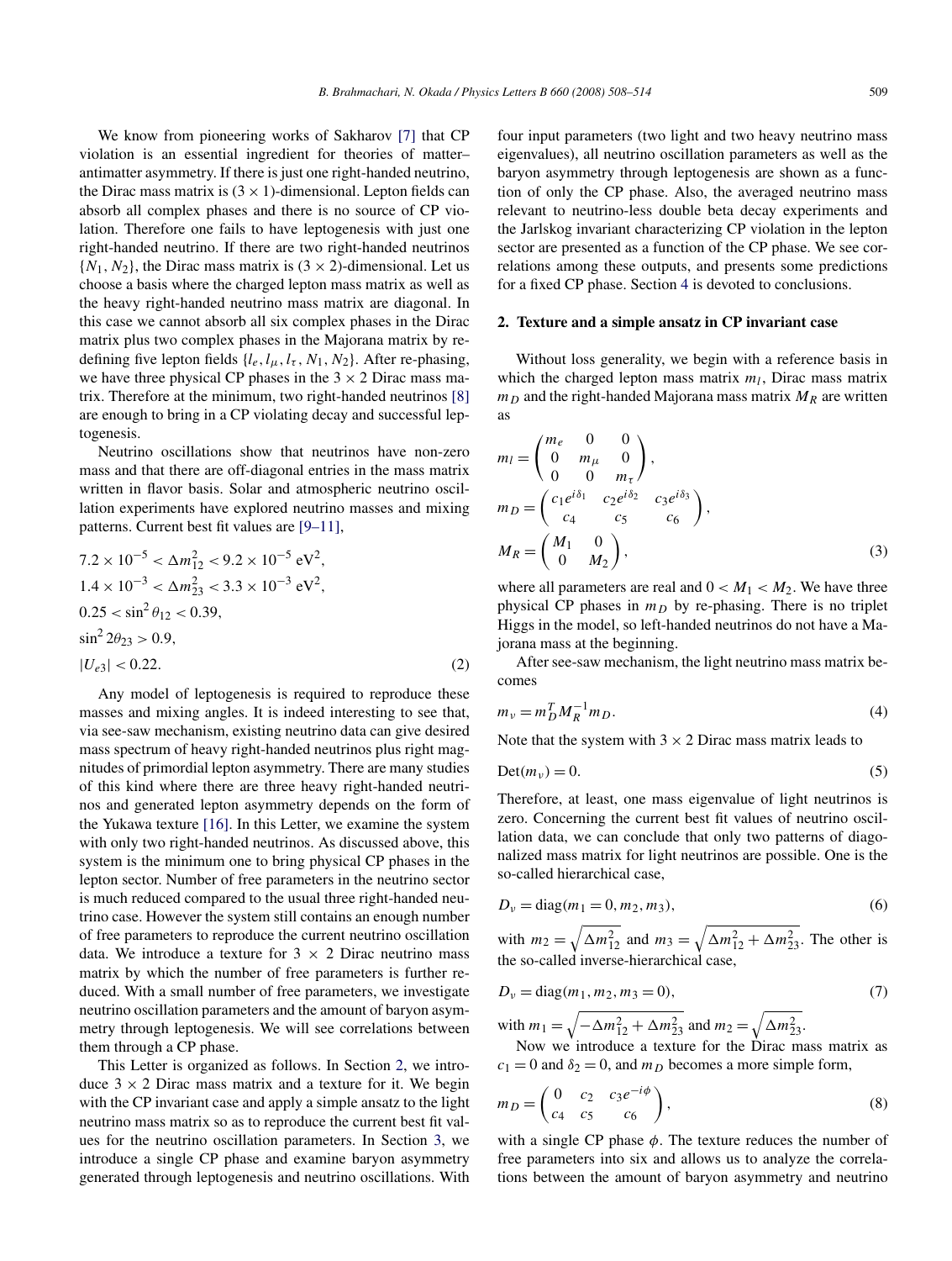<span id="page-3-0"></span>
$$
m_{\nu} = m_{D}^{T} M_{R}^{-1} m_{D}
$$
  
= 
$$
\begin{pmatrix} \frac{c_{4}^{2}}{M_{2}} & \frac{c_{4}c_{5}}{M_{2}} & \frac{c_{4}c_{6}}{M_{2}}\\ \frac{c_{4}c_{5}}{M_{2}} & \frac{c_{2}^{2}}{M_{1}} + \frac{c_{5}^{2}}{M_{2}} & \frac{c_{2}c_{3}}{M_{1}}e^{-i\phi} + \frac{c_{5}c_{6}}{M_{2}}\\ \frac{c_{4}c_{6}}{M_{2}} & \frac{c_{2}c_{3}}{M_{1}}e^{-i\phi} + \frac{c_{5}c_{6}}{M_{2}} & \frac{c_{3}^{2}}{M_{1}}e^{-2i\phi} + \frac{c_{6}^{2}}{M_{2}} \end{pmatrix}.
$$
 (9)

Six parameters in the Dirac mass matrix and two heavy neutrino masses, eight parameters in total, correspond to physics of neutrinos.

We first tackle only neutrino oscillations in the CP invariant case,  $\phi = 0$ . CP violation will be introduced in the next section. As our stating point, we impose a simple ansatz that  $m<sub>v</sub>$  is diagonalized by the so-called tri-bimaximal mixing matrix [\[12\],](#page-7-0)

$$
D_{\nu} = U_{TB}^{T} m_{\nu} U_{TB},
$$
  
where  $U_{TB} = \begin{pmatrix} \sqrt{\frac{2}{3}} & \sqrt{\frac{1}{3}} & 0\\ -\sqrt{\frac{1}{6}} & \sqrt{\frac{1}{3}} & \sqrt{\frac{1}{2}}\\ -\sqrt{\frac{1}{6}} & \sqrt{\frac{1}{3}} & -\sqrt{\frac{1}{2}} \end{pmatrix}.$  (10)

In fact, the tri-bimaximal mixing matrix is in excellent agreement with the current best fit values in Eq. [\(2\).](#page-2-0) This ansatz strongly constrains the parameters in Eq. [\(8\).](#page-2-0) For the hierarchical case, solving Eq. (10) with Eq. (9), we can describe each component in the Dirac mass matrix in terms of  $m_2$ ,  $m_3$ ,  $M_1$ and  $M_2$ ,

$$
c_2 = -c_3 = \sqrt{\frac{M_1 m_3}{2}},
$$
  
\n
$$
c_4 = c_5 = c_6 = \sqrt{\frac{M_2 m_2}{3}}.
$$
\n(11)

For the inverse-hierarchical case, we find

$$
c_2 = c_3 = \sqrt{\frac{3M_1m_1m_2}{2(2m_1 + m_2)}},
$$
  
\n
$$
c_4 = \sqrt{\frac{M_2(2m_1 + m_2)}{3}},
$$
  
\n
$$
c_5 = c_6 = (-m_1 + m_2)\sqrt{\frac{M_2}{3(2m_1 + m_2)}},
$$
\n(12)

in terms of  $m_1$ ,  $m_2$ ,  $M_1$  and  $M_2$ . Thanks to our ansatz, only four parameters,  $m_1$  (or  $m_3$ ),  $m_2$ ,  $M_1$  and  $M_2$  are left free. These parameters will be used as inputs for our analysis in the next section.

Now we can discuss experimental tests of the model. Neutrino-less double beta decay experiments give upper bounds on the averaged neutrino mass, which can be extracted from the *νeνe* element of the Majorana mass matrix in the flavor basis. Here we see that for the hierarchical case,

$$
m_{v_e v_e} = (U_{TB} D_v U_{TB}^T)_{11} = \frac{m_2}{3} = \frac{\sqrt{\Delta m_{12}^2}}{3},
$$
\n(13)

while for the inverse-hierarchical case,

$$
m_{v_e v_e} = (U_{TB} D_v U_{TB}^T)_{11} = \frac{2m_1 + m_2}{3} \simeq \sqrt{\Delta m_{23}^2}.
$$
 (14)

Here we have used an approximation  $m_1 \simeq m_2 \simeq \sqrt{\Delta m_{23}^2}$  for  $\Delta m_{12}^2 \ll \Delta m_{23}^2$ , in the inverse-hierarchical case. Therefore we have a chance of testing this relations in future neutrino-less double beta decay experiments with the sensitivity  $m_{v_e v_e} \ge$  $10^{-3}$  eV.

#### **3. Numerical analysis in CP violating case**

In this section we will introduce non-zero CP phase *φ* in the texture of Eq. [\(8\).](#page-2-0) Except the CP phase, parameters in the Dirac mass matrix are described in terms of four free parameters as in Eq. (11) or in Eq. (12). With non-zero CP phase, we can obtain baryon asymmetry through leptogenesis. In addition, the Dirac mass matrix becomes complex and resultant neutrino oscillation parameters are deviating from those in the CP invariant case. We will see correlations among resultant neutrino oscillation parameters and the amount of baryon asymmetry created via leptogenesis.

Let us first consider leptogenesis. Primordial lepton asymmetry in the universe is generated through CP violating outof-equilibrium decay of the lightest heavy neutrinos, which is characterized by the CP violating parameter  $\epsilon$  [\[13\],](#page-7-0)

$$
\epsilon = -\frac{3}{4\pi v^2} \frac{1}{[m_D m_D^{\dagger}]_{11}} \text{Im}[(m_D m_D^{\dagger})_{12}^2] F\left(\frac{M_2^2}{M_1^2}\right). \tag{15}
$$

This formula for asymmetry is valid in the basis where the righthanded neutrino is diagonal. Here,  $v = 246$  GeV is the vacmanded helithro is diagonal. Here,  $v = 240 \text{ GeV}$  is the vacuum expectation value of Higgs field, and  $F(x) = \sqrt{x} \left[ \frac{2}{x-1} + \frac{1}{x-1} \right]$ ln[ $\frac{1+x}{x}$ ]] and  $F(x) \simeq 3/\sqrt{x}$  for  $x \gg 1$ . Sphaleron processes will convert this lepton asymmetry into baryon asymmetry and, as a result, the baryon asymmetry is approximately described as

$$
\eta_B = 0.96 \times 10^{-2} (-\epsilon)\kappa. \tag{16}
$$

Here  $\kappa$  < 1 is the efficiency factor, that parameterizes dilution effects for generated lepton asymmetry through washing-out processes. To evaluate the baryon asymmetry precisely, numerical calculations [\[14\]](#page-7-0) are necessary. We use a fitting formula of the efficiency factor given in terms of effective light neutrino mass  $\tilde{m}$  such that [\[15\]](#page-7-0)

$$
\kappa = 2 \times 10^{-2} \left( \frac{0.01 \text{ eV}}{\tilde{m}} \right)^{1.1}
$$
, where  $\tilde{m} = \frac{(m_D m_D^{\dagger})_{11}}{M_1}$ . (17)

Using the above formulas, we estimate the baryon asymmetry as a function of only the single CP phase  $\phi$  with inputs *m*<sup>1</sup> (or *m*3), *m*2, *M*<sup>1</sup> and *M*2. Numerical results are shown in [Fig. 1](#page-4-0) for the hierarchical and the inverse-hierarchical cases, respectively. Here we have taken  $m_2 = 9.59 \times 10^{-3}$  eV,  $m_3 = 4.56 \times 10^{-2}$  eV,  $M_1 = 10^{13}$  GeV and  $M_2 = 10^{14}$  GeV for the hierarchical case, while  $m_1 = 4.46 \times 10^{-3}$  eV,  $m_2 =$  $4.56 \times 10^{-2}$  eV,  $M_1 = 10^{13}$  GeV and  $M_2 = 10^{14}$  GeV for the inverse-hierarchical case. We can see that in the hierarchical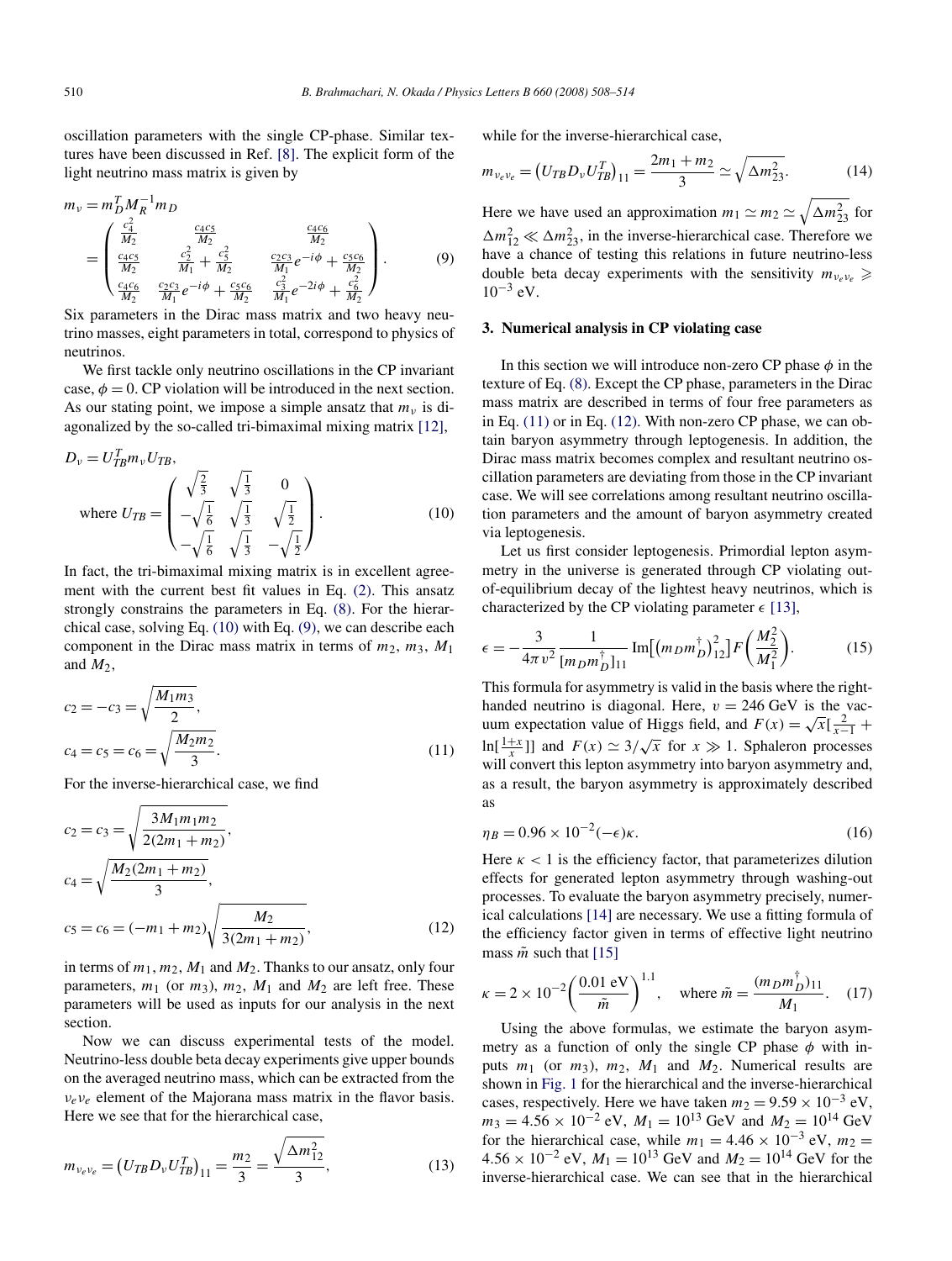<span id="page-4-0"></span>

Fig. 1. Baryon asymmetry as a function of the CP phase (in unites of  $\pi$ ) for (a) hierarchical case and (b) inverse-hierarchical case. We have used input values  $m_2 = 9.59 \times 10^{-3}$  eV,  $m_3 = 4.56 \times 10^{-2}$  eV,  $M_1 = 10^{13$  $M_1 = 10^{13}$  GeV and  $M_2 = 10^{14}$  GeV for the inverse-hierarchical case. In (a), the horizontal line corresponds to the observed baryon asymmetry  $\eta_B = 6.1 \times 10^{-10}$ . (a)  $\eta_B \times 10^{10}$  as a function of  $\phi/\pi$  in the hierarchical case. (b)  $\eta_B \times 10^{10}$  as a function of  $\phi/\pi$  in the inverse-hierarchical case.

case,  $\phi = 0.668$  or 3.075 (rad) provides the baryon asymmetry consistent with the current observations. On the other hand, the inverse-hierarchical case cannot provide sufficient baryon asymmetry.

To understand these results, it is useful to give explicit formulas for leptogenesis in terms of parameters in the texture of Eq. [\(8\).](#page-2-0) The CP violating parameter and the effective mass  $\tilde{m}$ are, respectively, written as

$$
\epsilon = \frac{1}{2\pi v^2} \frac{c_3 c_6 (c_2 c_4 + c_3 c_6 \cos \phi) \sin \phi}{c_2^2 + c_3^2},
$$
  

$$
\tilde{m} = \frac{c_2^2 + c_3^2}{M_1}.
$$
 (18)

In the hierarchical case, the parameters fixed in Eq. [\(11\)](#page-3-0) gives

$$
\eta_B \simeq 2.5 \times 10^{-8} \left( \frac{M_1}{10^{13} \text{ GeV}} \right) \left( \frac{m_2}{0.01 \text{ eV}} \right) \left( \frac{0.01 \text{ eV}}{m_3} \right)^{1.1} \times (1 - \cos \phi) \sin \phi.
$$
 (19)

Here we have used an approximation formula  $F(M_2^2/M_1^2) \simeq$  $3M_1/M_2$ , assuming  $M_1 \ll M_2$ . Our result is independent of  $M_2$  as long as  $M_1 \ll M_2$ . To obtain a formula for the  $\sqrt{-\Delta m_{12}^2 + \Delta m_{23}^2} \simeq \sqrt{\Delta m_{23}^2} (1 + 0.5(\Delta m_{12}^2/\Delta m_{23}^2))$ . Thus inverse-hierarchical case, we use an approximation,  $m_1$  = the parameters in Eq. [\(12\)](#page-3-0) lead to

$$
\eta_B \simeq -2.1 \times 10^{-9} \left( \frac{M_1}{10^{13} \text{ GeV}} \right) \left( \frac{m_2}{0.01 \text{ eV}} \right) \left( \frac{\Delta m_{12}^2}{\Delta m_{23}^2} \right)^2
$$

$$
\times \left( \frac{0.01 \text{ eV}}{m_2} \right)^{1.1} (1 - \cos \phi) \sin \phi. \tag{20}
$$

Here we have again used  $F(M_2^2/M_1^2) \simeq 3M_1/M_2$ , assuming  $M_1 \ll M_2$ , and the result is independent of  $M_2$ . The baryon asymmetry is suppressed by the factor,  $(\Delta m_{12}^2 / \Delta m_{23}^2)^2$ . If  $M_1$ is very large, for example  $M_1 \geqslant 10^{15}$  GeV, we can give sufficient baryon asymmetry even with the suppression. However, in thermal leptogenesis re-heating temperature after inflation would be larger than the lightest heavy neutrino mass. It would be difficult to achieve such a quite high reheating temperature in usual reheating scenarios. We need some other mechanism such as a resonant leptogenesis [\[17\]](#page-7-0) to enhance the primordial lepton asymmetry.

Now we analyze the neutrino oscillation parameters in the case of non-zero CP phase. Parameters *ci* in the texture are fixed as discussed in the previous section, and lead to the tribimaximal mixing matrix in the CP invariant case. When we switch CP phase on, the Dirac mass matrix becomes complex and, as a result, output oscillation parameters are deviating from the CP invariant case. In particular, we will find nonvanishing *Ue*3.

Substituting parameters given in Eq. [\(11\)](#page-3-0) or Eq. [\(12\)](#page-3-0) into the light neutrino mass matrix of Eq. [\(9\),](#page-3-0) we find that  $m<sub>v</sub>$  is independent of *M*<sup>1</sup> and *M*<sup>2</sup> even for non-zero CP phase. Therefore, with input parameters  $m_1$  (or  $m_3$ ) and  $m_2$ , output oscillation parameters are functions of only the CP phase *φ*.

In the hierarchical case with inputs  $m_2 = 9.59 \times 10^{-3}$  eV and  $m_3 = 4.56 \times 10^{-2}$  eV, resultant oscillation parameters are depicted in [Figs. 2–4.](#page-5-0) For CP phase  $\phi \leq 0.898$  (rad), outputs corresponding to the solar neutrino oscillation are consistent with the best fit values, while other outputs are within the best fit region for any values of CP phase. For  $\phi = 0.668$  (rad), which provides the observed baryon asymmetry  $\eta_b = 6.1 \times 10^{-10}$ , we find the following neutrino oscillation parameters:

$$
\Delta m_{12}^2 = 8.1 \times 10^{-5} \text{ eV}^2,
$$
  
\n
$$
\Delta m_{23}^2 = 2.0 \times 10^{-3} \text{ eV}^2,
$$
  
\n
$$
\sin^2 \theta_{12} = 0.36,
$$
  
\n
$$
\sin^2 2\theta_{23} = 1.0,
$$
  
\n
$$
|U_{e3}| = 0.029.
$$
 (21)

They are all consistent with observations. Non-vanishing  $U_{e3}$  is our prediction, whose value would be covered in future baseline neutrino oscillation experiments. As can be seen from Eq. [\(9\),](#page-3-0) the  $v_e v_e$  element of  $m_v$  is independent of the CP phase and we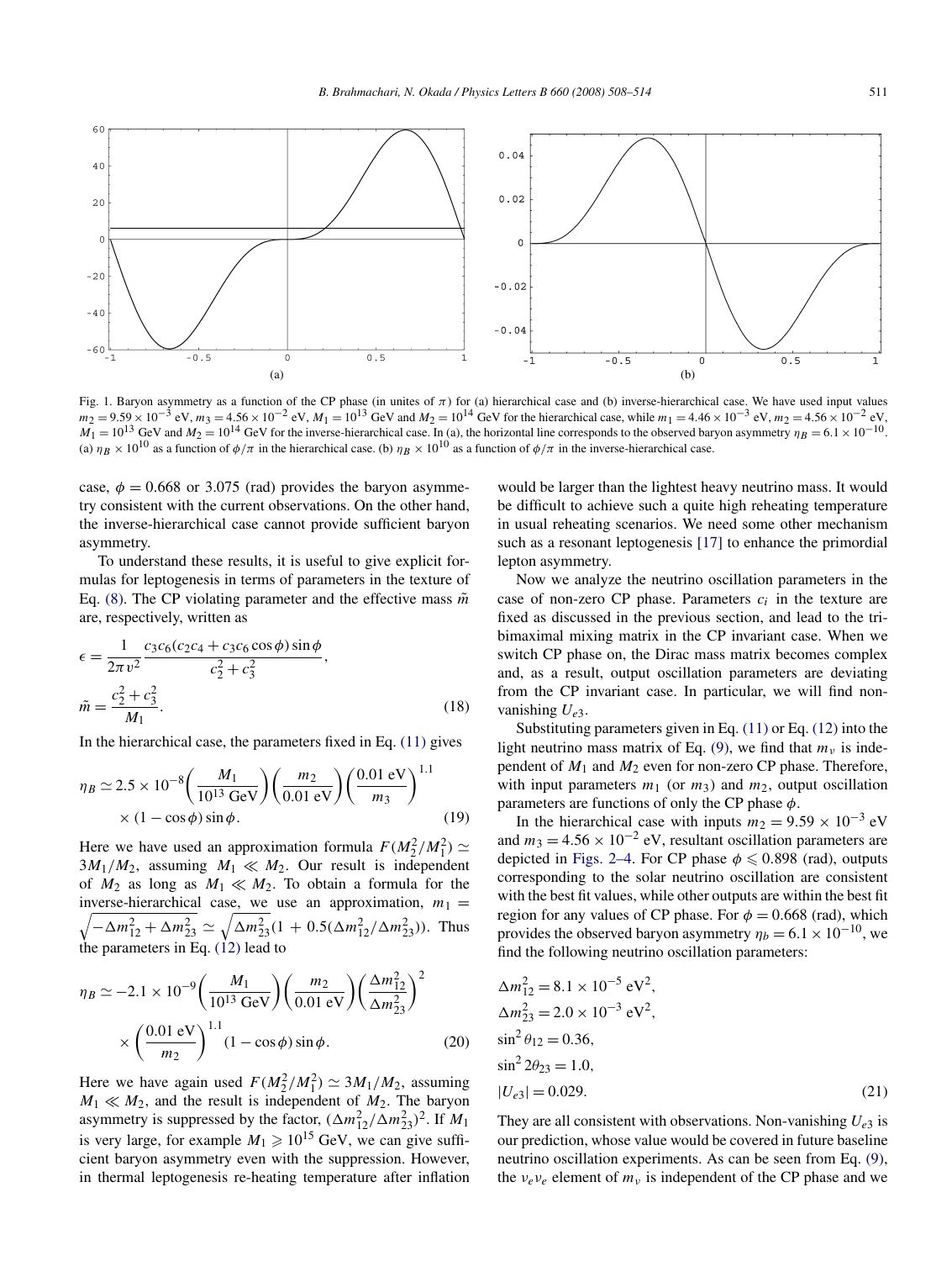<span id="page-5-0"></span>

Fig. 2. Mass squared differences as a function of the CP phase (in unites of  $\pi$ ). The region between two horizontal lines in each figure are consistent with the current best fit values in Eq. [\(2\).](#page-2-0) (a)  $\Delta m_{12}^2$  (eV<sup>2</sup>) as a function of  $\phi/\pi$ . (b)  $\Delta m_{23}^2$  (eV<sup>2</sup>) as a function of  $\phi/\pi$ .



Fig. 3. Neutrino mixing angles as a function of the CP phase in unites of  $\pi$ . The region between two horizontal lines in (a) is consistent with the current best fit values in Eq. [\(2\).](#page-2-0) The entire region shown in (b) is allowed. (a)  $\sin^2 \theta_{12}$  as a function of  $\phi/\pi$ . (b)  $\sin^2 2\theta_{23}$  as a function of  $\phi/\pi$ .



Fig. 4.  $|U_{e3}|$  as a function of the CP phase in unites of  $\pi$ .

obtain the same result as Eq. [\(13\),](#page-3-0) numerically,

$$
m_{v_e v_e} = 3.2 \times 10^{-3} \text{ eV}.
$$
 (22)

In the inverse-hierarchical case with input parameters  $m_1 =$  $4.46 \times 10^{-3}$  eV and  $m_2 = 4.56 \times 10^{-2}$  eV, resultant oscillation parameters are depicted in [Figs. 5 and 6.](#page-6-0) In this case, we find  $\Delta m_{23}^2 \simeq 2.05 \times 10^{-3} \text{ eV}^2$  and  $\sin^2 \theta_{23} = 1$ , (almost) independent of the CP-phase. Although the inverse-hierarchical case cannot provide the observed baryon asymmetry, output oscillation parameters are consistent with the current data for a small CP phase  $\phi \leq 1.04$  (rad). Again, the  $v_e v_e$  element of  $m_v$  is independent of the CP phase, and we obtain the same result as Eq. [\(14\),](#page-3-0) numerically,

$$
m_{v_e v_e} = 4.5 \times 10^{-2} \text{ eV}.
$$
 (23)

This is an order of magnitude larger than the value in the hierarchical case.

It is also interesting to see a correlation between the baryon asymmetry through leptogenesis and the leptonic CP violating phase (Dirac phase) [\[18\].](#page-7-0) CP violation in the lepton sector is characterized by the Jarlskog invariant [\[19\],](#page-7-0)

$$
J_{\rm CP} = \text{Im}[U_{e2}U_{\mu 2}^* U_{e3}^* U_{\mu 3}]
$$
  
=  $\frac{1}{8}$  sin 2 $\theta_{12}$  sin 2 $\theta_{23}$  sin 2 $\theta_{13}$  cos  $\theta_{13}$  sin  $\delta$ , (24)

where  $\delta$  is the Dirac phase. The Jarlskog invariant as a function of the CP phase  $\phi$  is depicted in [Fig. 7](#page-7-0) for (a) the hierarchical and (b) the inverse-hierarchical cases, respectively. We obtain a small but non-vanishing  $J_{\rm CP}$  correlating with other outputs. In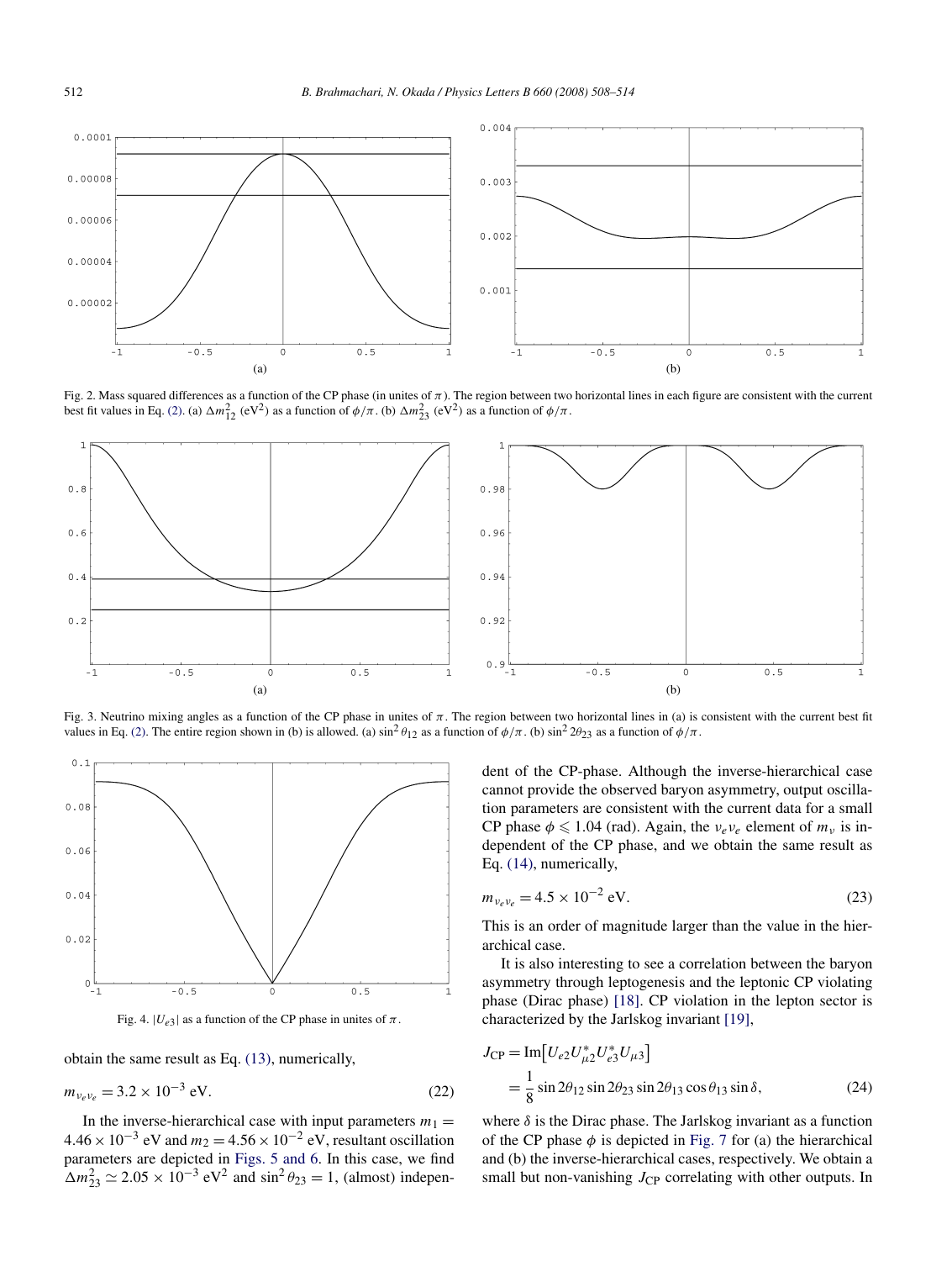<span id="page-6-0"></span>

Fig. 5. Mass squared difference and mixing angle relevant for the solar neutrino oscillation as a function of the CP phase in unites of *π*. The region between two horizontal lines in each figure are consistent with the current best fit values in Eq. [\(2\).](#page-2-0) (a)  $\Delta m_{12}^2$  (eV<sup>2</sup>) as a function of  $\phi/\pi$ . (b)  $\sin^2 \theta_{12}$  as a function of  $\phi/\pi$ .





the hierarchical case, we find

 $J_{CP} = -4.8 \times 10^{-3}$  (25) for  $\phi = 0.668$  (rad).

#### **4. Conclusions**

Neutrino oscillation experiments have explored neutrino masses and mixing patterns. Tiny neutrino masses compared to the ordinary quark masses are naturally explained by the see-saw mechanism with heavy right-handed neutrinos. Righthanded neutrinos play the important role to generate the baryon asymmetry in our universe through leptogenesis. Leptogenesis requires CP violation in the lepton sector. For CP to violate we must have at least two right-handed neutrinos. Keeping this minimal possibility in mind we have introduced only two heavy right-handed neutrinos and studied a  $3 \times 2$  Dirac type mass matrix  $m<sub>D</sub>$ . Without loss of generality one can choose a reference basis where both charged lepton mass matrix as well as the heavy right-handed Majorana mass matrices are real and diagonal. In this basis, three physical CP phases appear in  $m<sub>D</sub>$ .

After the see-saw mechanism we obtain an effective  $3 \times 3$ Majorana mass matrix for light neutrinos. As a result from the  $3 \times 2$  Dirac mass matrix  $m_D$ , light neutrino mass spectrum should contain (at least) one zero mass eigenvalue. This fact allows only two patterns for neutrino mass spectrum, normal hierarchical or inverse-hierarchical.

We have chosen a simple texture for  $m<sub>D</sub>$  in our reference basis. To start with we have set all CP phases in  $m<sub>D</sub>$  to be zero. Although there is no CP violation in this case, one can study this real texture in the context of ongoing neutrino experiments. We have imposed an ansatz that the light neutrino mass matrix is diagonalized by the tri-bimaximal mixing matrix. This ansatz strongly constrains model parameters, and only four parameters (two light neutrino mass eigenvalues and two heavy neutrino mass eigenvalues) have been left free. Appropriate choice of two light neutrino mass eigenvalues reproduces the current neutrino oscillation data.

Next, we have introduced a single CP phase in  $m<sub>D</sub>$ . With four input parameters, we have examined baryon asymmetry generated through leptogenesis as well as neutrino oscillations, as a function of only the CP phase. We can see interesting correlations between resultant baryon asymmetry and neutrino oscillation parameters. For a special choice of the CP phase, the hierarchical case can reproduce both the observed baryon asymmetry and neutrino oscillation data. For a fixed CP phase reproducing the observed baryon asymmetry, we have a prediction for a non-vanishing  $|U_{e3}|$  which is accessible in future baseline neutrino oscillation experiments. In the inverse-hierarchical case, we have not obtained sufficient baryon asymmetry while resultant neutrino oscillation parameters can be consistent with the current data.

Independently of the CP phase, our texture leads to a unique relation for the averaged neutrino mass relevant to neutrino-less double beta decay experiments: *mνeνe* =  $\frac{\sqrt{\Delta m_{12}^2}}{3}$  and  $\sqrt{\Delta m_{23}^2}$  in the hierarchical and the inverse-hierarchical cases, respectively. These results can be tested in next generation experiments of neutrino-less double beta decay. We have worked in the context of a specific texture. However, as an extension to our approach one can introduce small  $c_1$  and check whether the solutions reported in this article get drastically modified. This is so because, often in real world models, one may be able to restrict  $c_1$  such that it is very small yet not exactly zero. If a real  $c_1$  is introduced in the complex case ( $\phi \neq 0$ ), and its magnitude is of order 10%